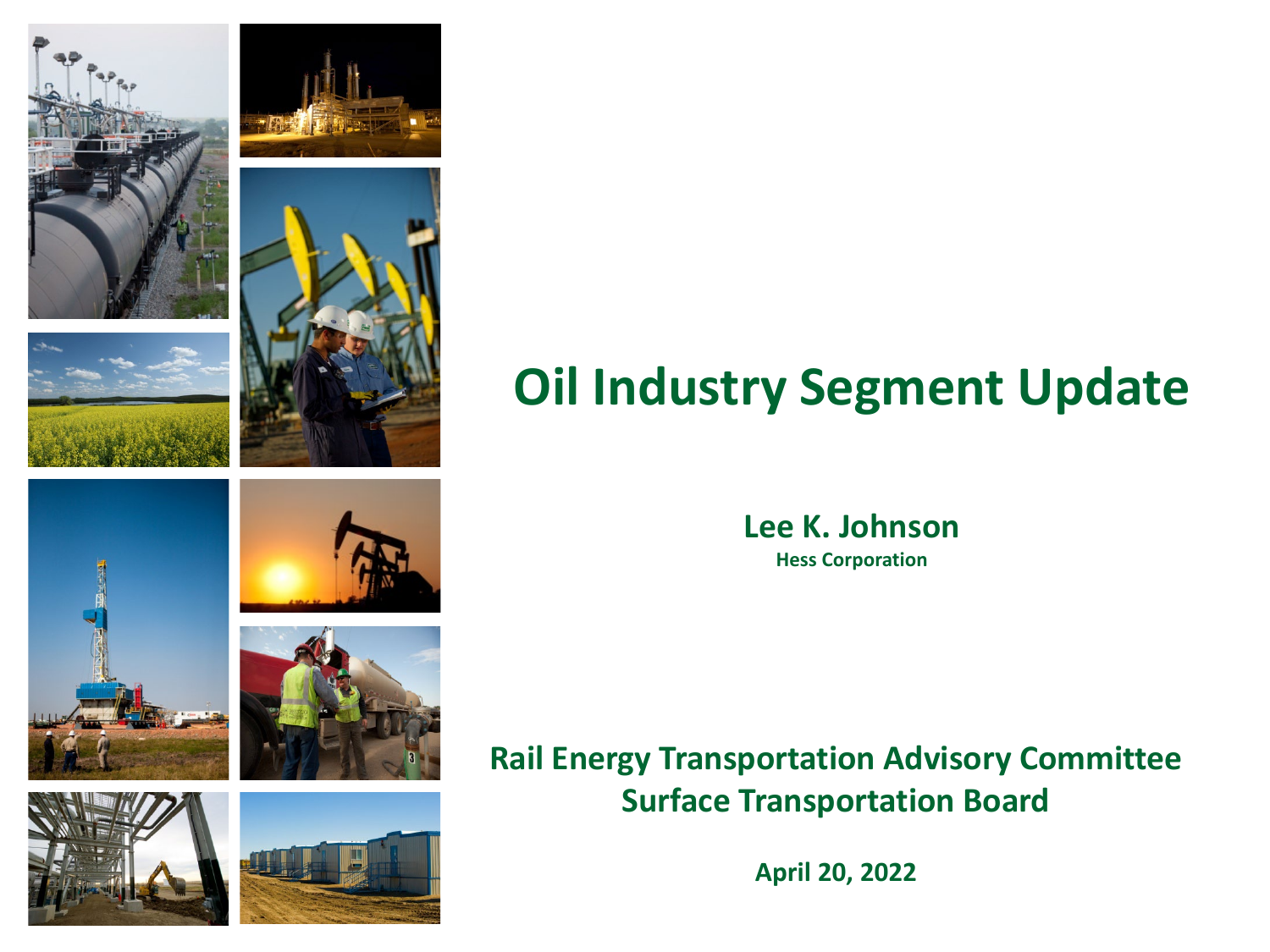## Global Production and Consumption Top Five Producers and WTI Pricing

### World liquid fuels production and consumption balance

million barrels per day



Source: U.S. Energy Information Administration, Short-Term Energy Outlook, April 2022



### Top Five Global Crude Oil Producers

### **WTI Prices**

Monthly Averages

| <b>March 2019</b> | \$58.15  |
|-------------------|----------|
| September 2019    | \$56.95  |
| March 2020        | \$29.21  |
| September 2020    | \$39.63  |
| <b>March 2021</b> | \$62.33  |
| September 2021    | \$71.65  |
| January 2022      | \$82.22  |
| February 2022     | \$91.64  |
| March 2022        | \$108.50 |
|                   |          |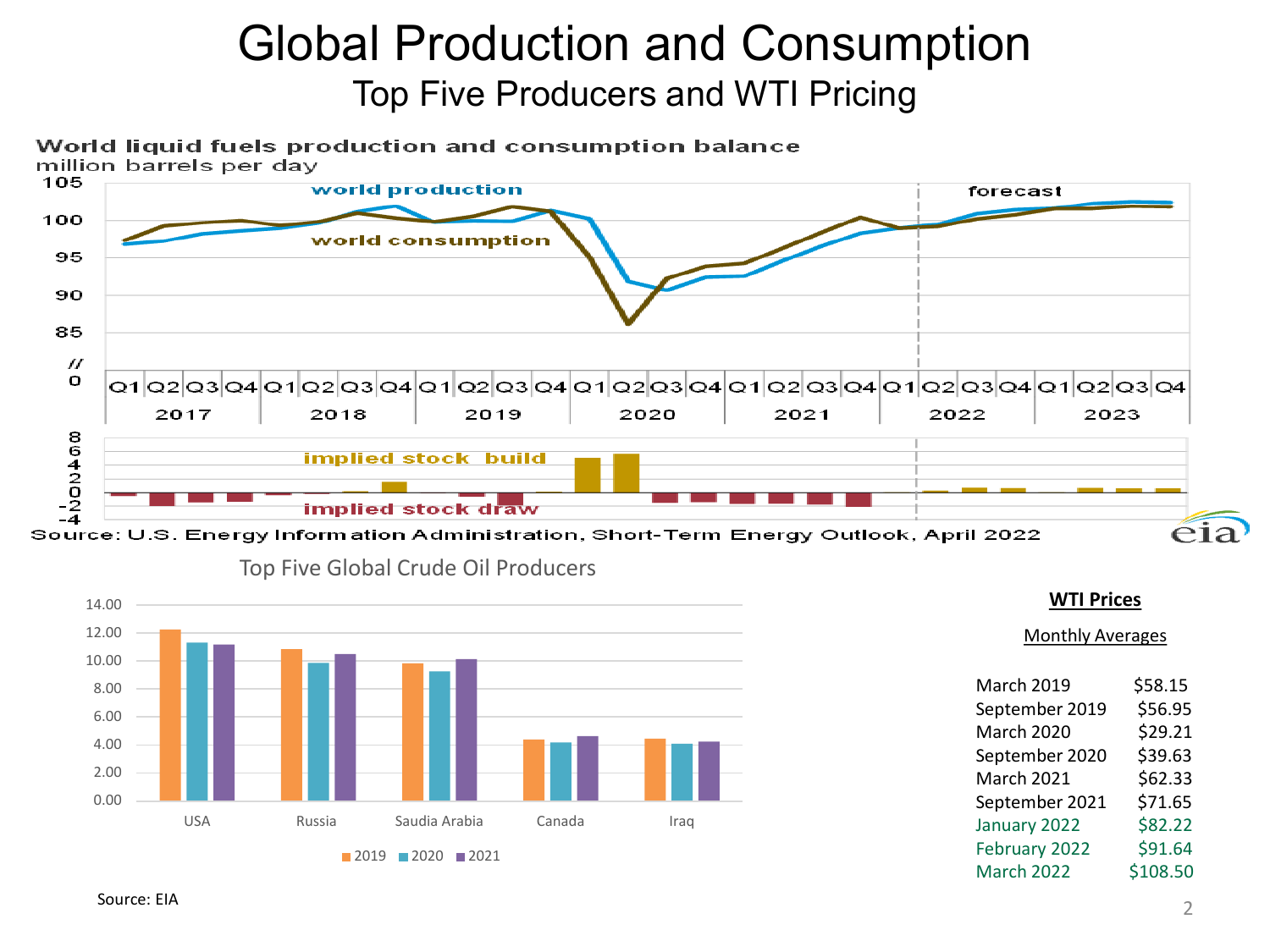### US Crude Oil Production MBPD



Source; EIA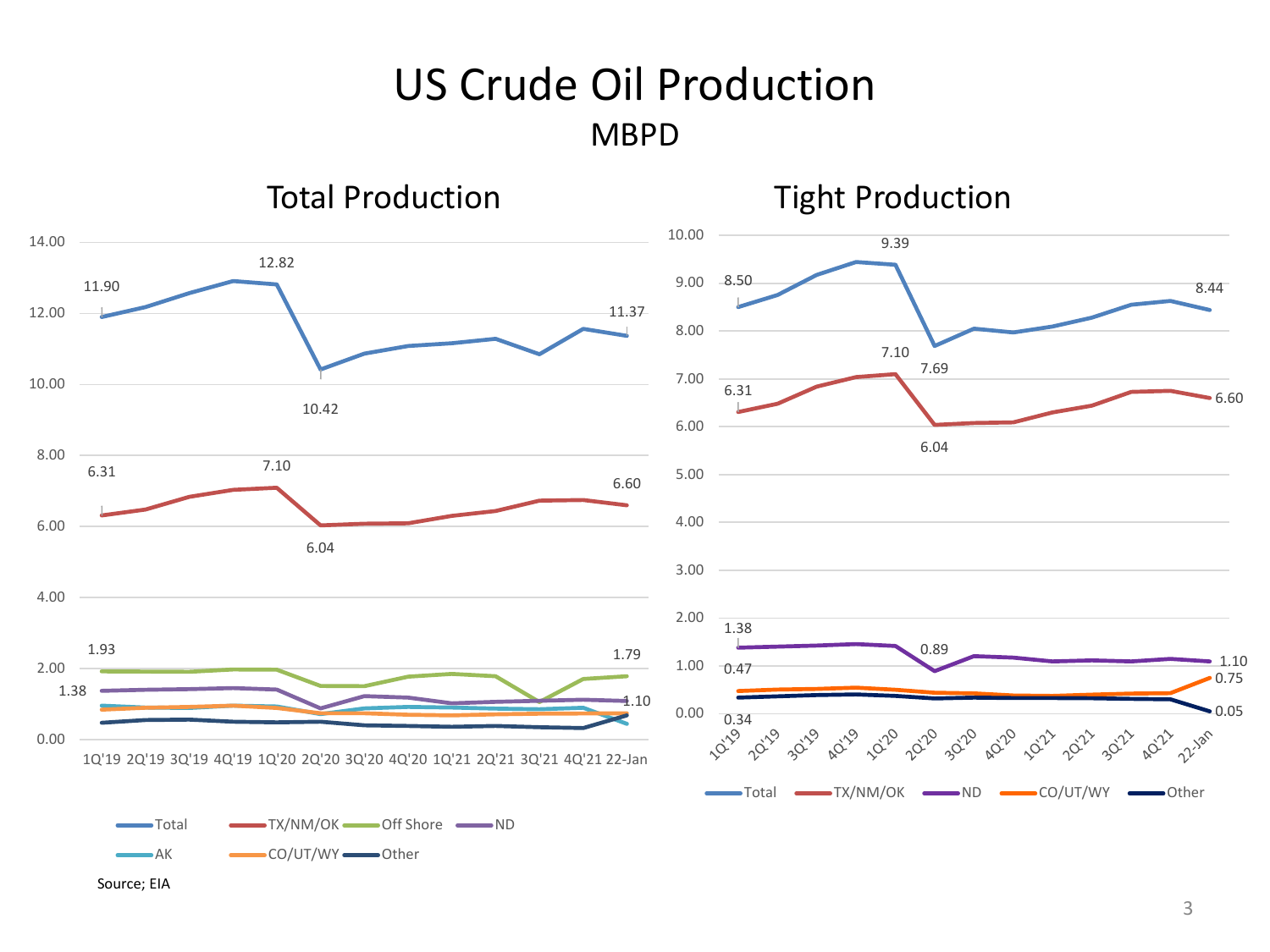## Land Rig Count ND Production & Modal Share

MBPD

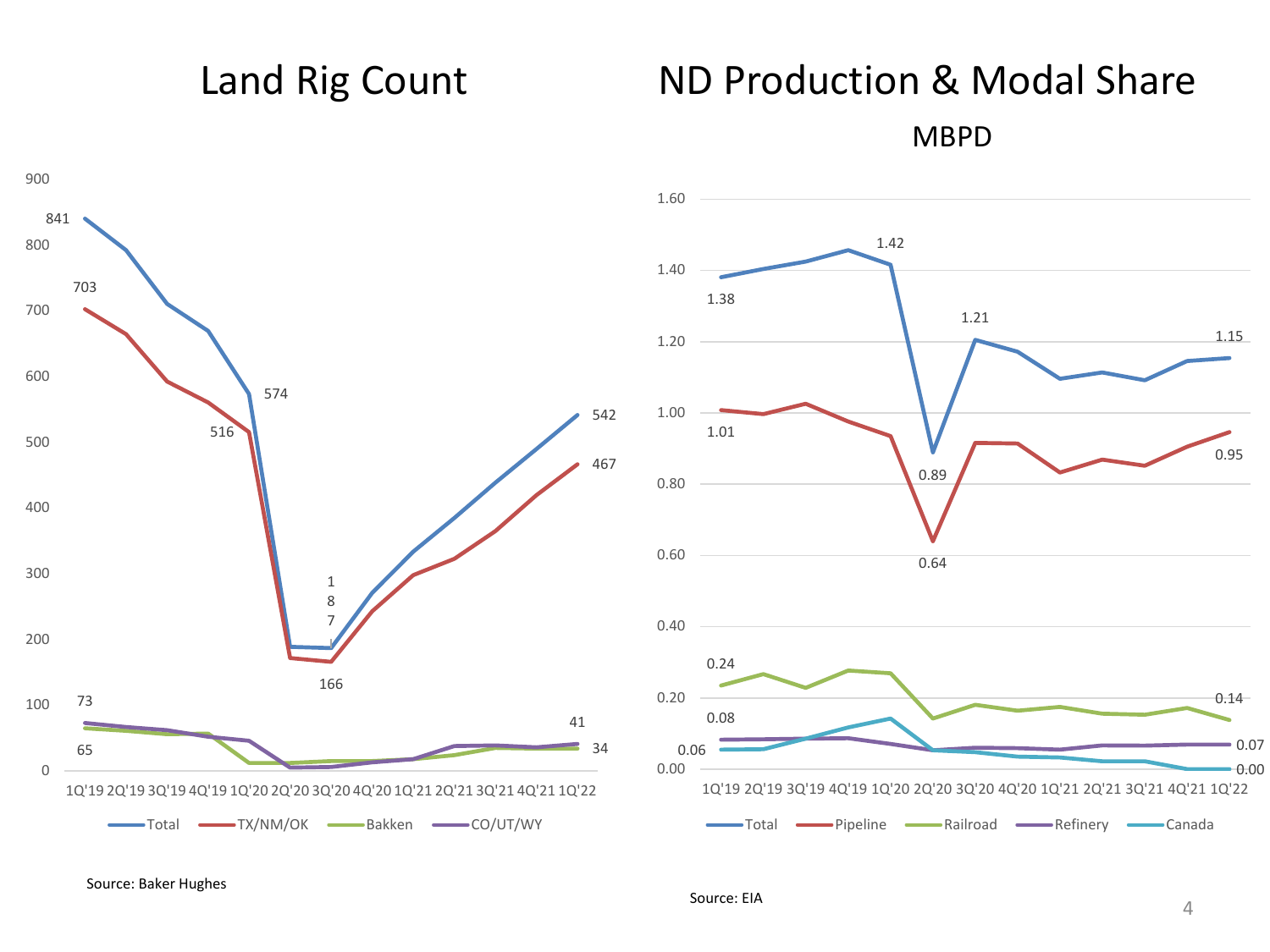

US – Canada CBR CBR US Destinations

Source - EIA